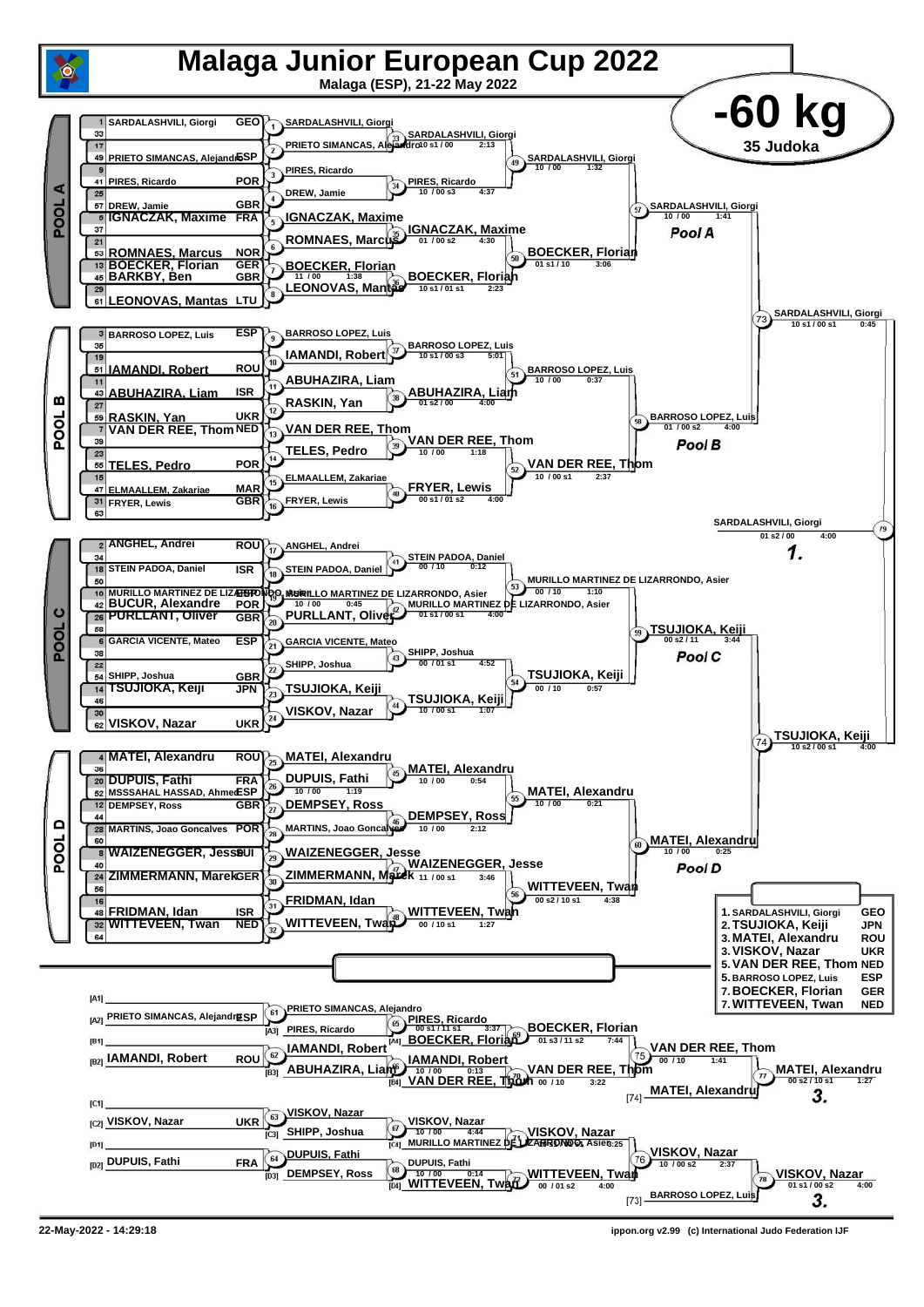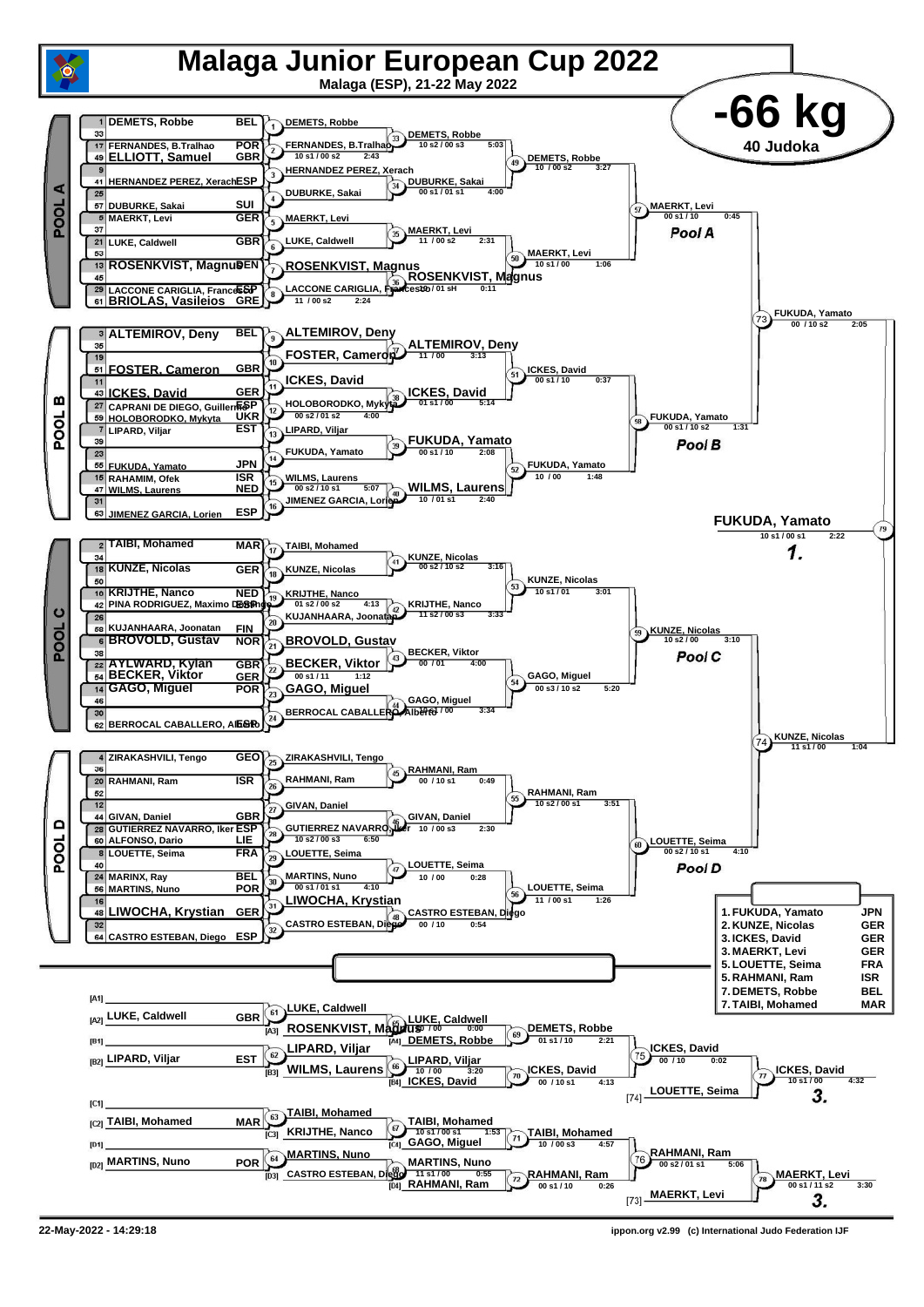

**<sup>22-</sup>May-2022 - 14:29:18 ippon.org v2.99 (c) International Judo Federation IJF**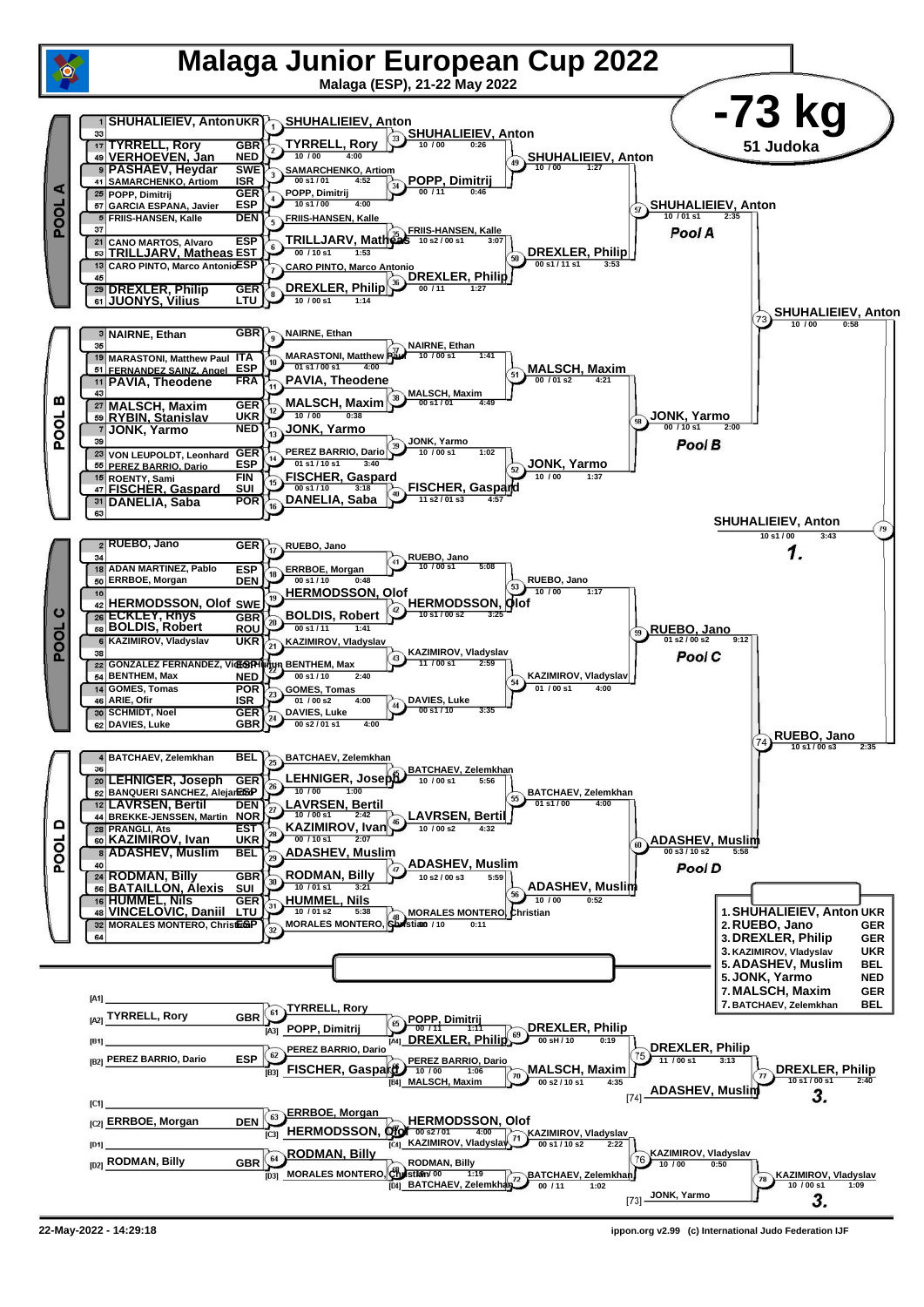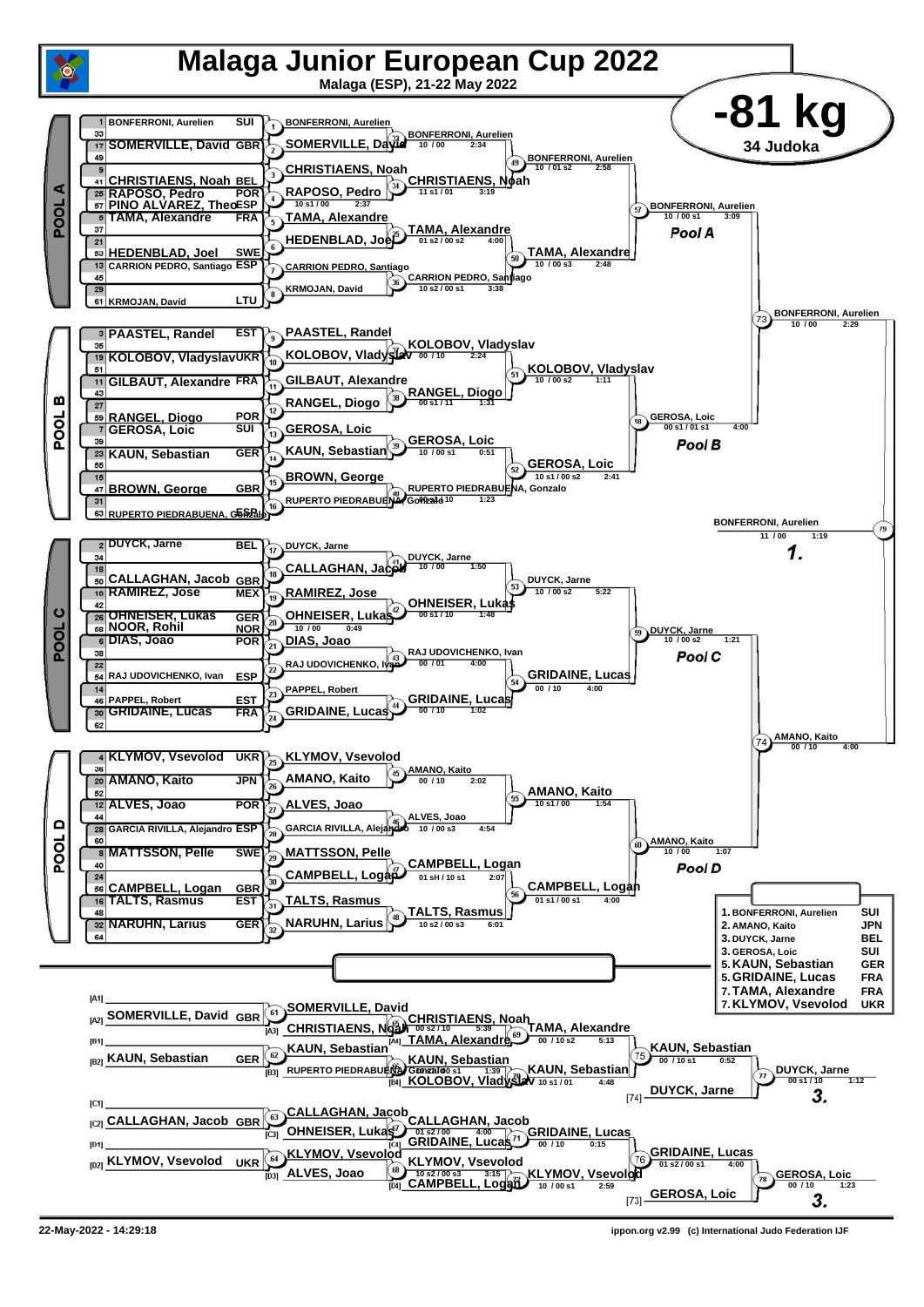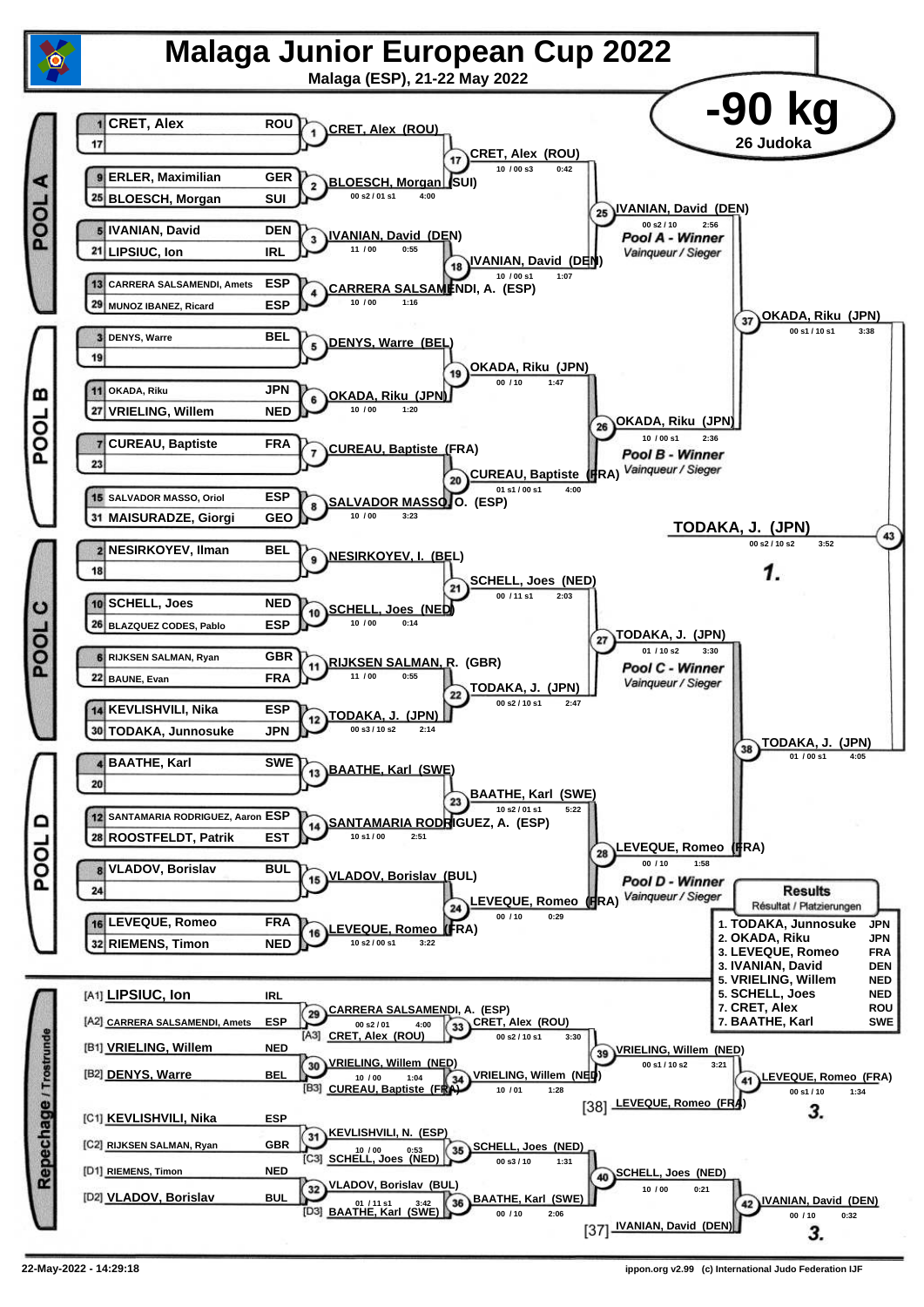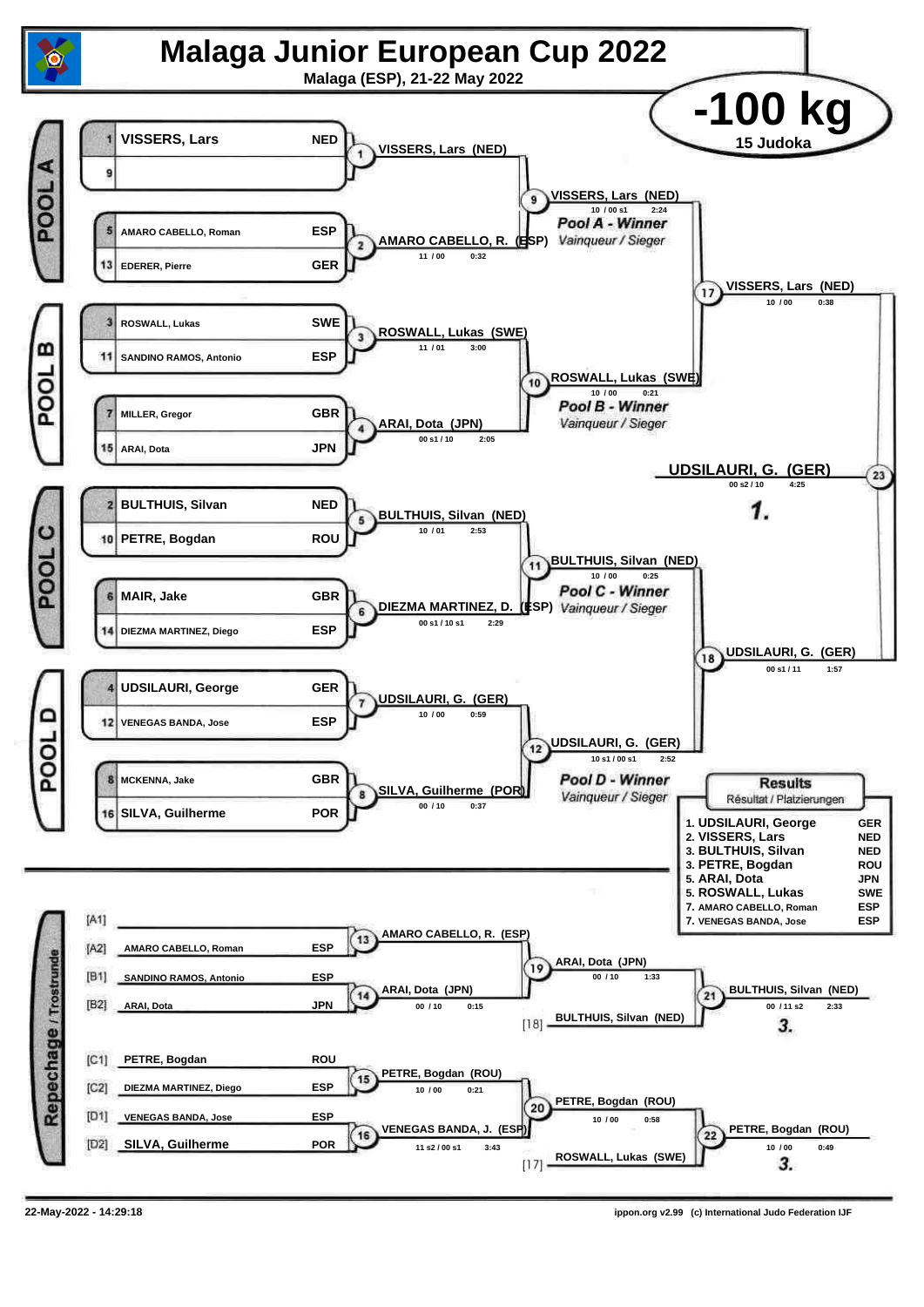

## **Malaga Junior European Cup 2022**<br>Malaga (ESP), 21-22 May 2022



|  |                  |                                |            |      |      |  |      | э    |           |  |  |
|--|------------------|--------------------------------|------------|------|------|--|------|------|-----------|--|--|
|  |                  | HALAKA, Oleksii                | <b>UKR</b> |      | (10) |  | (10) | (10) | о<br>(30) |  |  |
|  |                  | <b>PRIILINN TURK, Karl</b>     | <b>EST</b> |      |      |  | (10) | (10) | (20)      |  |  |
|  |                  | <b>SUGAWARA, Mitsuki</b>       | <b>JPN</b> | (10) | (10) |  | (10) | (10) | (40)      |  |  |
|  | $\boldsymbol{4}$ | <b>PLOEHNERT, Paavo</b>        | <b>GER</b> | U    |      |  |      |      | (0)       |  |  |
|  | 5                | <b>GONZALEZ BLANCO, Adrian</b> | <b>ESP</b> |      |      |  | (10) |      | (10)      |  |  |

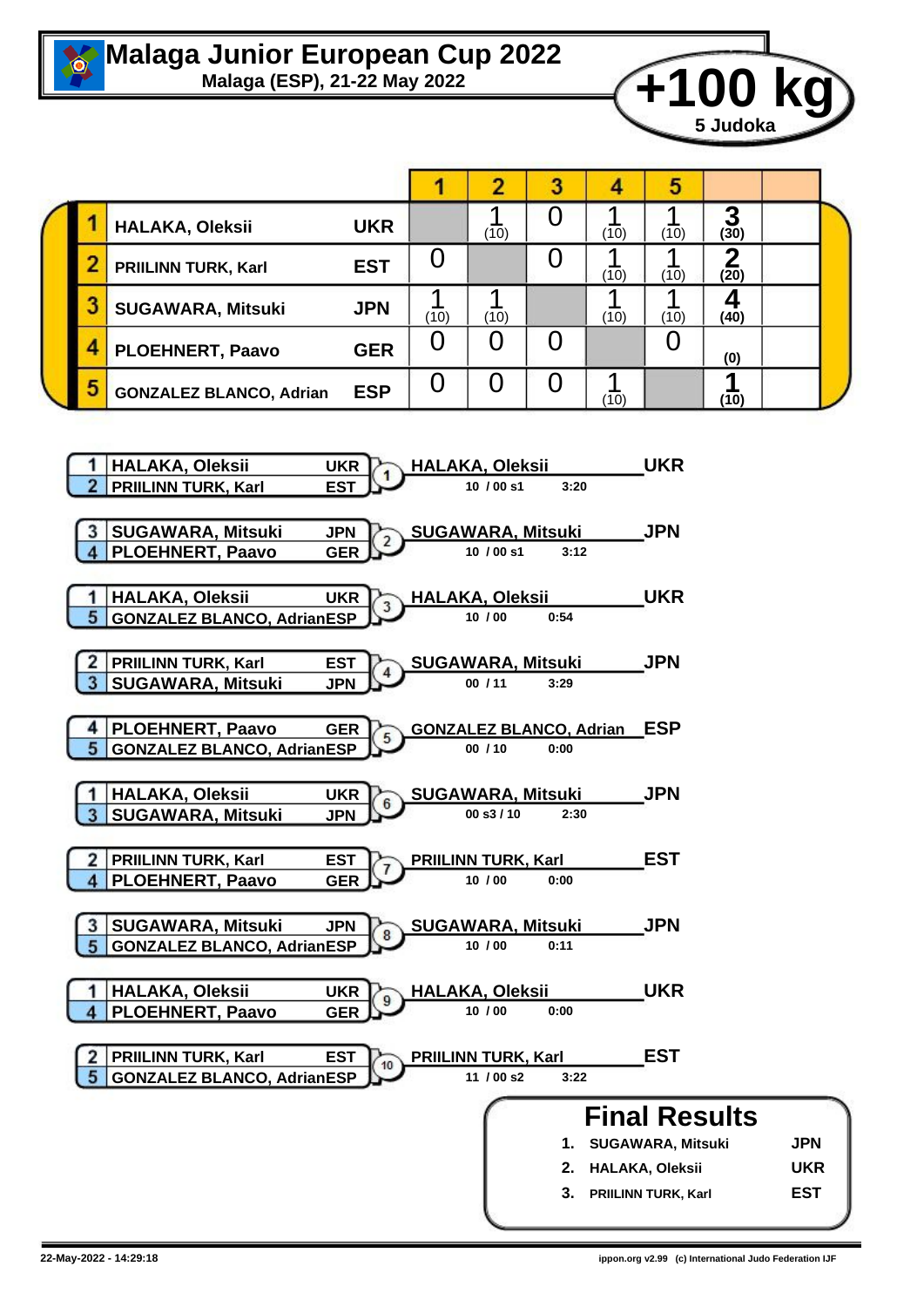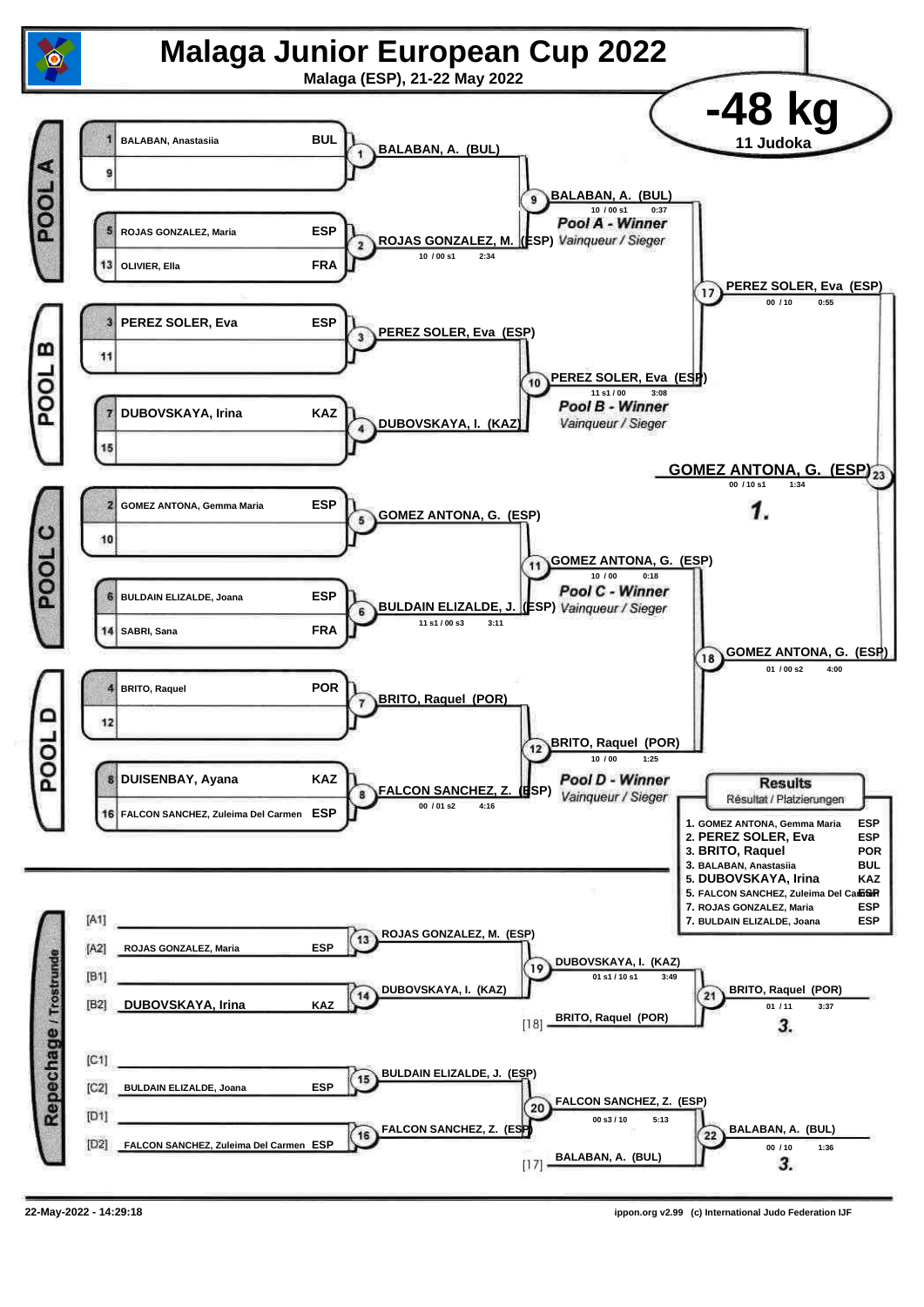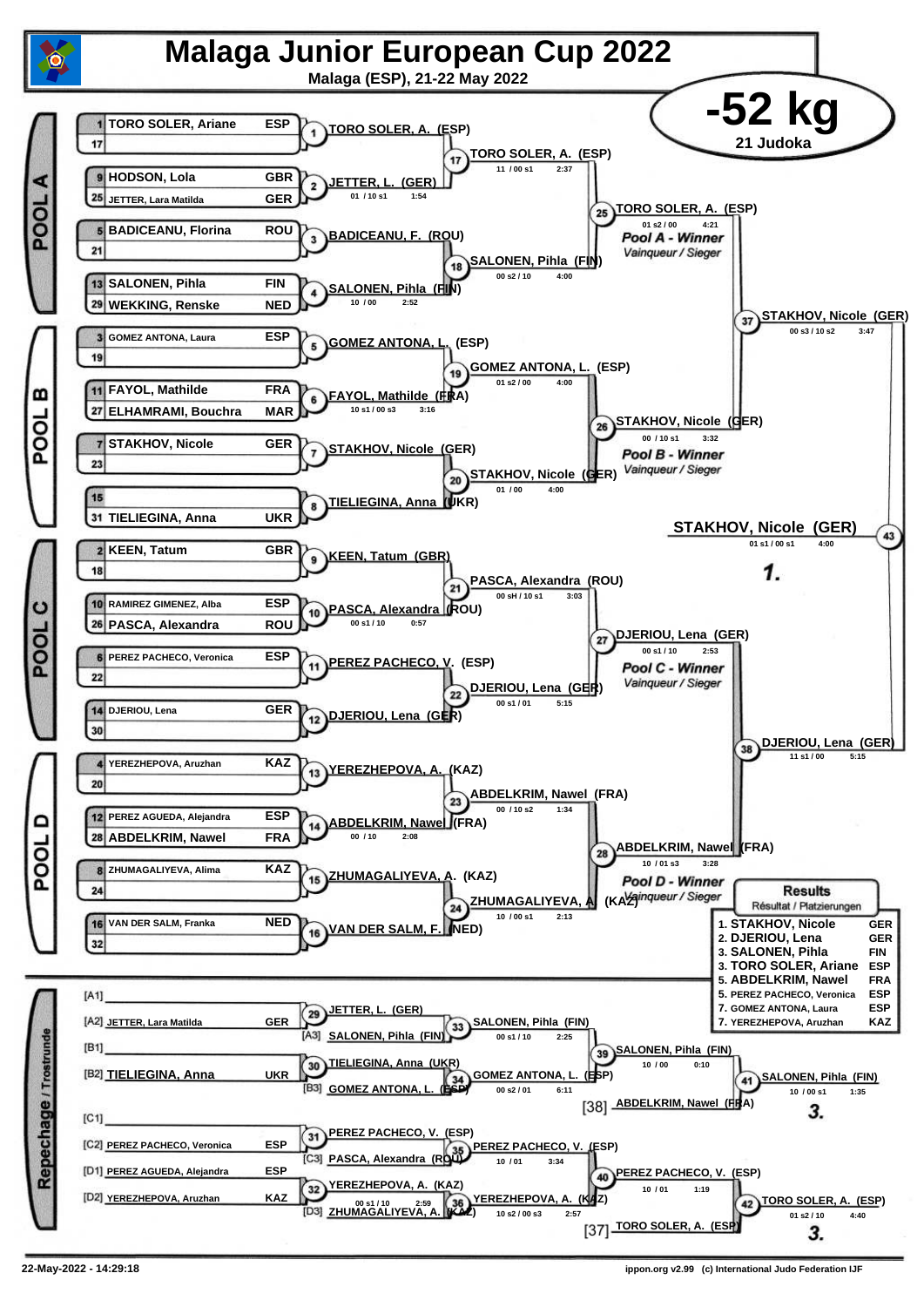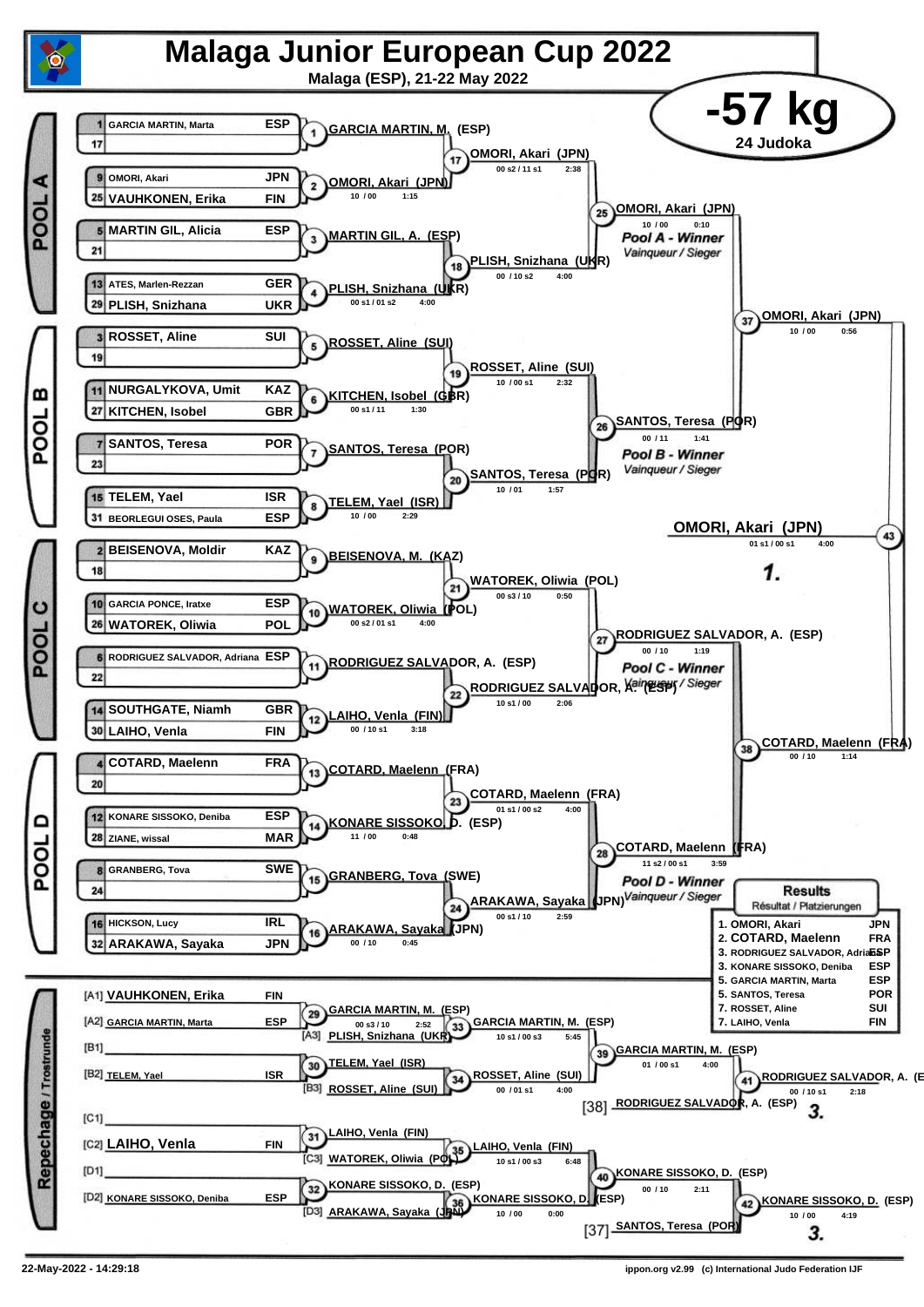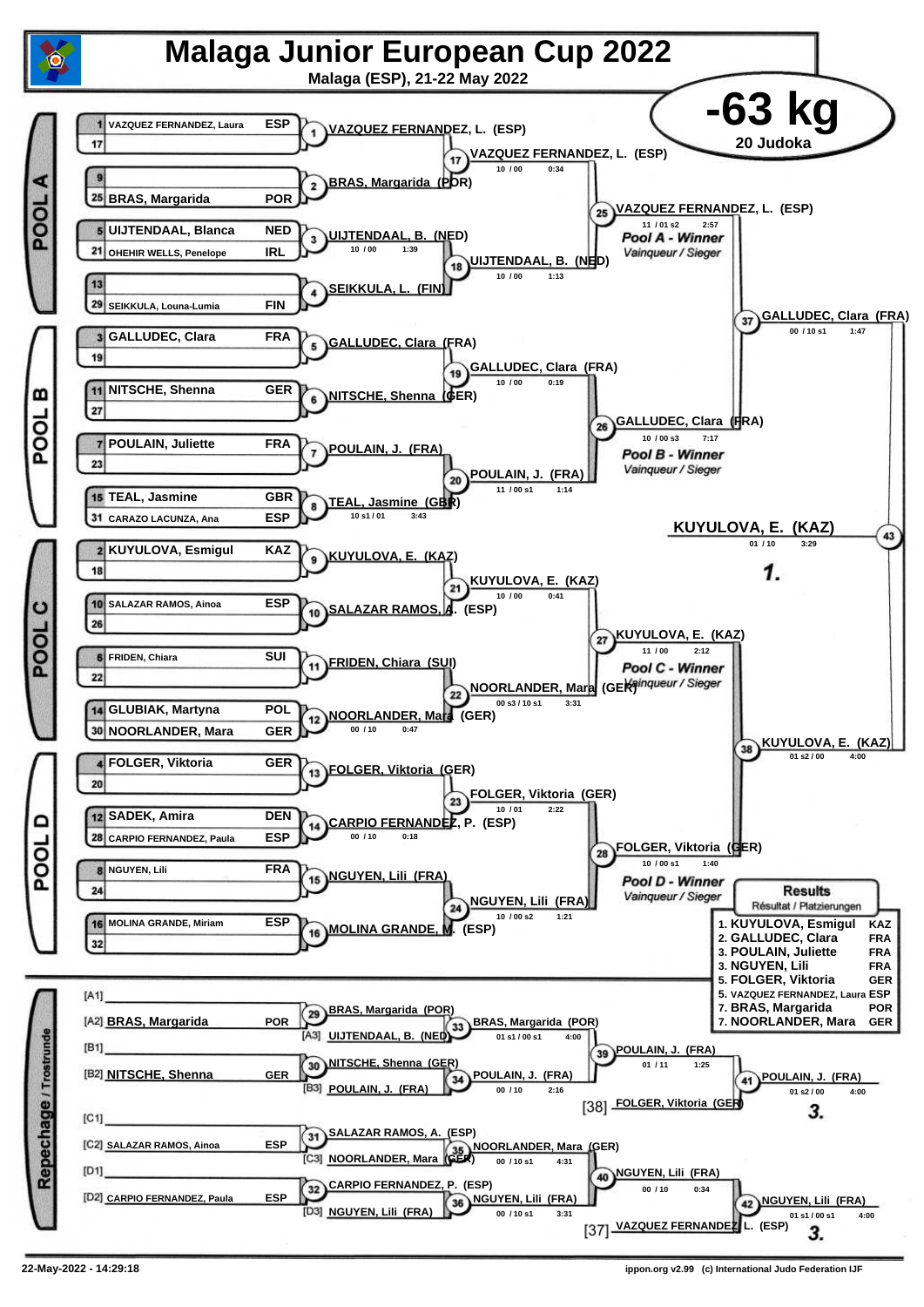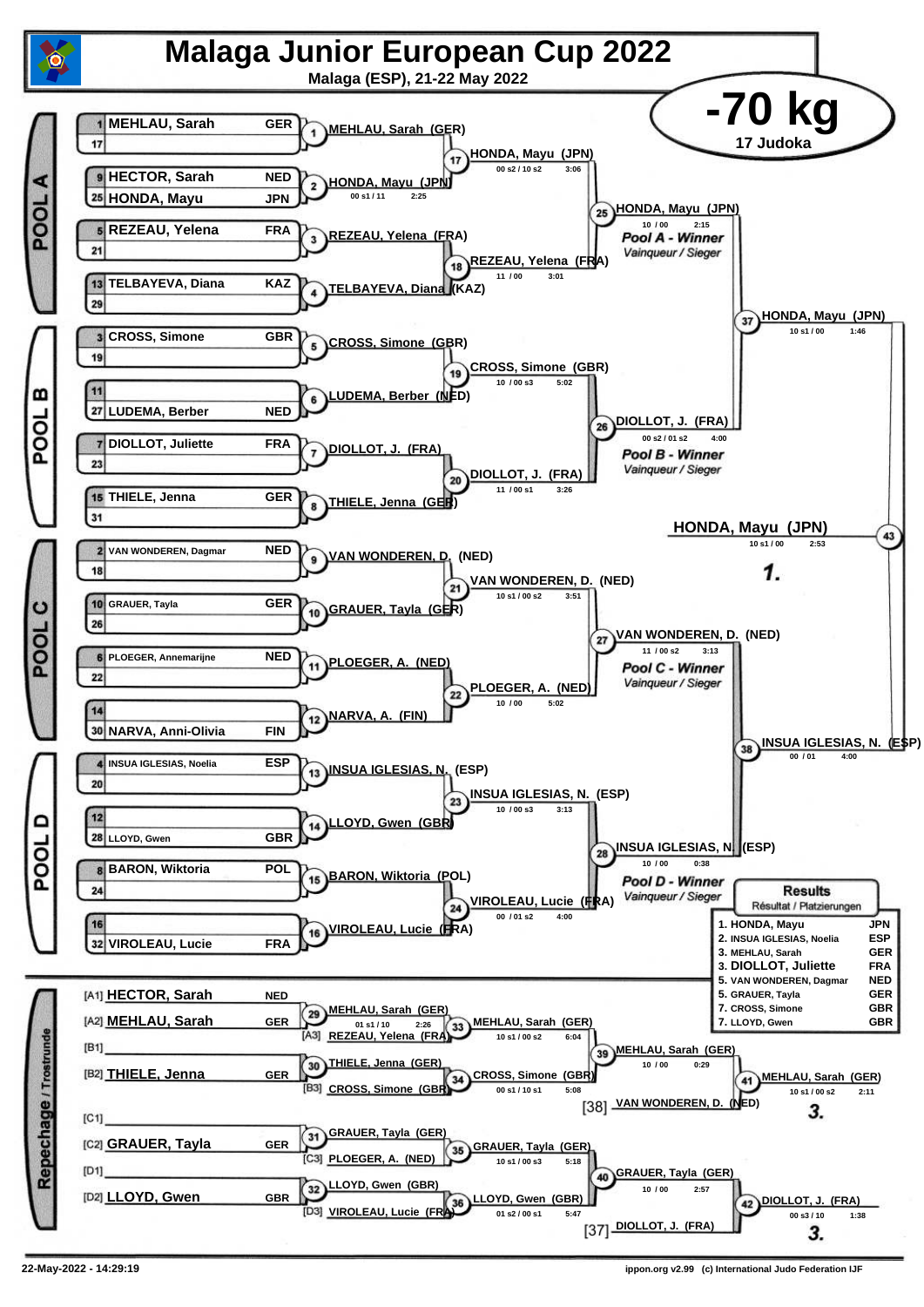